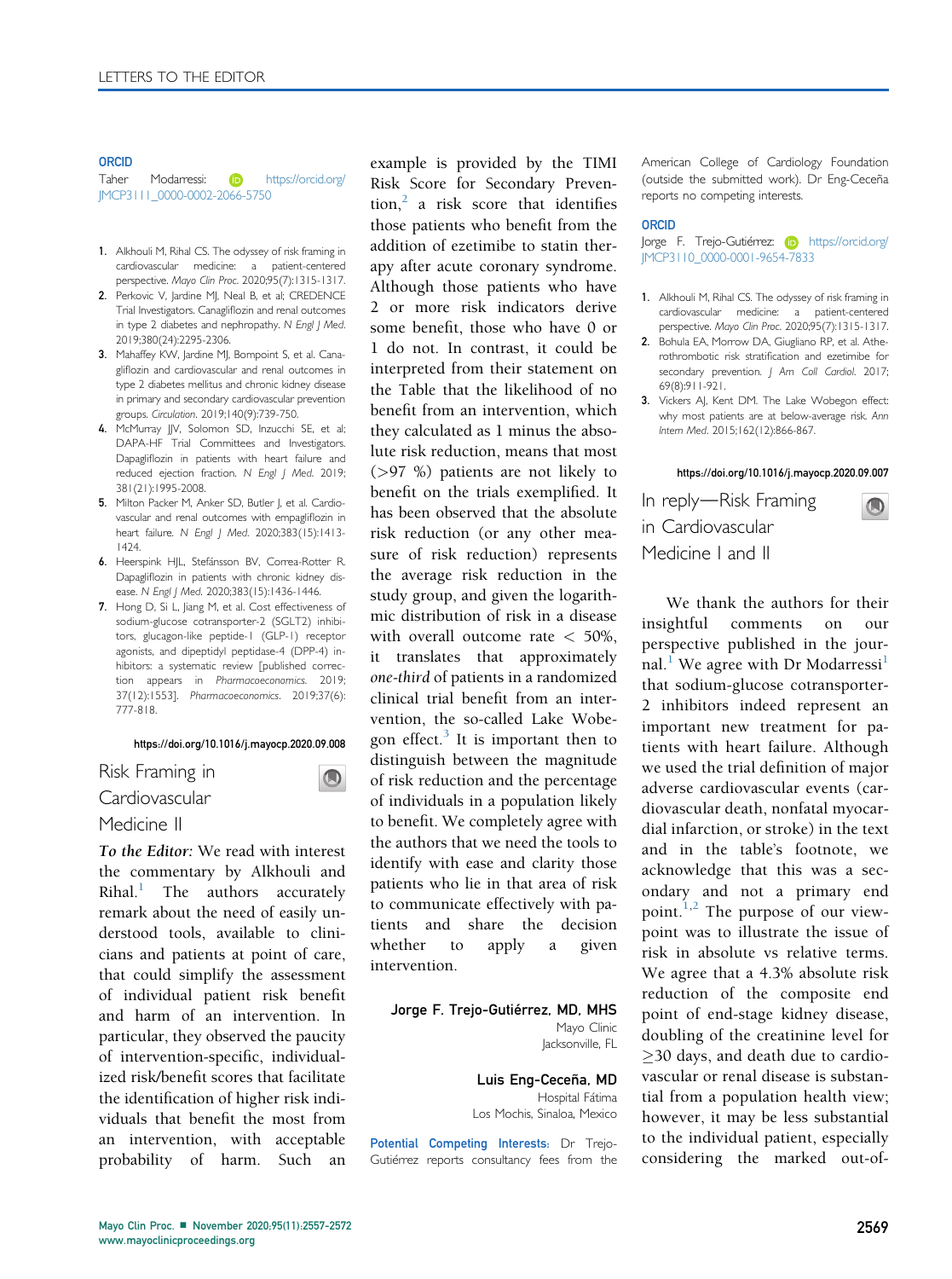<span id="page-1-0"></span>pocket costs. Economic studies measure cost-effectiveness from a society (and often payer) perspective, not from a patient perspective. We feel patients should be fully informed as to the magnitude of treatment benefit they may experience and the associated costs they may incur.

We concur with Dr Trejo-Gutiérrez that our presentation of "the likelihood of no benefit" in Table 1 may be overly simplistic considering that the benefit of a specific treatment reported in trials is a measure of the "average" effect for the whole study group. This is likely true for continuous variables; however, we respectfully point out that for a binary end point, such as death and stroke, the situation is likely different. All patients receiving a therapy may benefit; however, which specific individuals will realize an actual benefit is usually impossible to predict. This is analogous to purchasing insurance—any or all may benefit, but few will actually require it. More sophisticated and patient-specific risk analysis will be necessary to maximize the likelihood of benefit and minimize the risk of harm. Our nonconventional approach was meant to emphasize the need to clearly indicate absolute risk reduction values when reporting trial data and when discussing new therapies with patients.<sup>1</sup> It is well documented that patients and physicians tend to have overinflated impressions of treatment benefit. Decision aids have been developed to improve patient perception of risks/benefits, but those achieved variable success.<sup>3,[4](#page-2-0)</sup> We as a community need to identify better methods to report and



communicate scientific data to live up to the "advocate" role that our patients expect from us.

# Mohamad Alkhouli, MD Charaniit S. Rihal, MD

Department of Cardiovascular Diseases Mayo Clinic Alix School of Medicine Rochester, MN

Potential Competing Interests: The authors report no competing interests.

## ORCID

Mohamad Alkhouli: **D** [https://orcid.org/](https://orcid.org/JMCP3109_0000-0003-3847-0959) [JMCP3109\\_0000-0003-3847-0959; Charanjit S.](https://orcid.org/JMCP3109_0000-0003-3847-0959) [Rihal:](https://orcid.org/JMCP3109_0000-0003-3847-0959) (b) [https://orcid.org/JMCP3109\\_0000-0003-](https://orcid.org/JMCP3109_0000-0003-2044-4664) [2044-4664](https://orcid.org/JMCP3109_0000-0003-2044-4664)

- 1. Alkhouli M, Rihal CS. The odyssey of risk framing in cardiovascular medicine: a patient-centered perspective. Mayo Clin Proc. 2020;95(7):1315- 1317.
- 2. Mahaffey KW, Jardine MJ, Bompoint S, et al. Canagliflozin and cardiovascular and renal outcomes in type 2 diabetes and chronic kidney disease in primary and secondary cardiovascular prevention groups: results from the randomized CREDENCE trial. Circulation. 2019;140(9): 739-750.
- 3. Hijazi M, Aljohani S, Alqahtani F, et al. Perception of the risk of stroke and the risks and benefits of oral anticoagulation for stroke